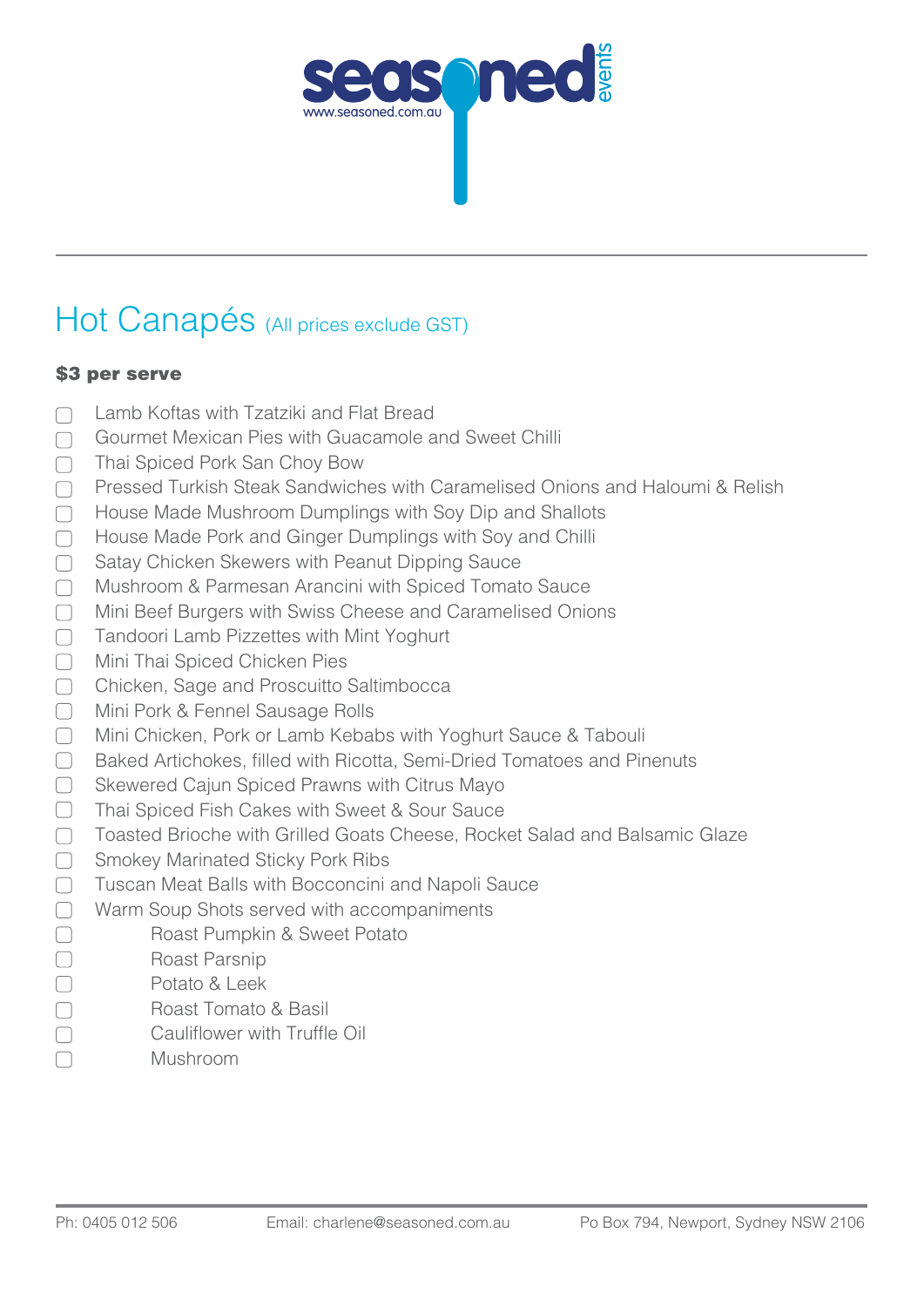

### \$4 per serve

- Seared Scallop with Pork Crackling, Asian Salad and Chilli Dressing  $\Box$
- Confit Leek and Scallop Tart  $\Box$
- $\Box$  Glazed crisp pork belly with green apple puree
- Salt & Pepper Calamari with Roast Garlic and Lime aioli  $\Box$
- Soft Boiled Egg in Shell with Smoked Salmon, Caviar & Turkish Croute  $\Box$
- $\cap$  Roast Pumpkin and Ricotta Raviolo with Burnt Butter, Sage and Lemon
- $\Box$ Seared Scallop in Shell with Confit Tomato & Balsamic Glaze
- Pressed Lamb Shoulder on Crisp Potato Rosti with Jus  $\Box$

### \$5 per serve

- Fragrant Chicken Curry with Jasmine Rice & Crispy Eschallots (Substantial)
- ◯ BBQ Duck & Basil with Steamed Rice Noodles (Substantial)
- ◯ Beer Battered Goujons with House Made Chips & Tartare(Substantial)
- Veal Shank Wrapped in Serrano on Pommes Puree with Jus and Crisp Gaufrette(Substantial)  $\Box$
- Pernod Prawns with Fennel, Spanish Onion, Kipfler Potaoes, Garlic and Thyme(Substantial)  $\Box$

### \$7 per serve

Moroccan Spiced Lamb Cutlets with Lemon and Mint Yoghurt

### **Canapé Suggestion - \$25 per head**

- Satay Chicken Skewers with Peanut Dipping Sauce  $\Box$
- Mini Beef Burgers with Swiss Cheese and Caramelised Onions  $\Box$
- Mini Lamb Kebabs with Yoghurt Sauce & Tabouli  $\Box$
- Thai Spiced Fish Cakes with Sweet & Sour Sauce  $\Box$
- Seared Scallop in Shell with Confit Tomato & Balsamic Glaze  $\Box$
- Masterstock Chicken Rice Paper Rolls with Fresh Herbs & Sweet Chilli Dip  $\Box$
- Caramelised Onion, Oven Baked Tomato and Goats Cheese Tarts  $\Box$
- Peking Duck Pancakes with Hoisin and Chilli $\Box$